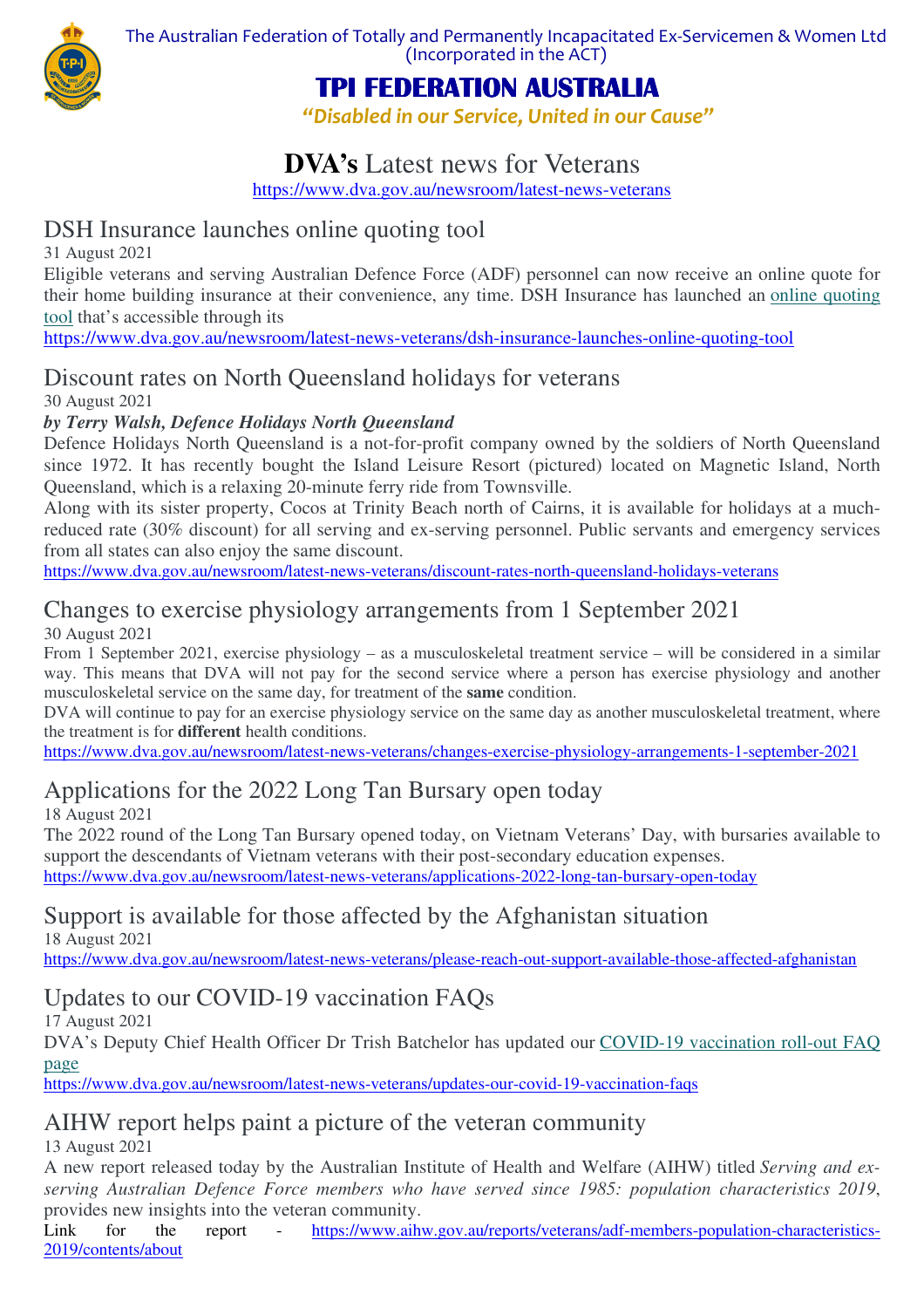The latest edition of Vetaffairs is out now

9 August 2021 The July 2021 edition of *Vetaffairs* is now available on the DVA website.

## Vetaffairs — Vol 37 No.2 July 2021

2 August 2021 The July 2021 issue of *Vetaffairs*. https://www.dva.gov.au/newsroom/vetaffairs/vetaffairs-vol-37-no2-july-2021

### Entitlements for those who served in the former Yugoslavia or the Tanker War 22 July 2021

#### Former Yugoslavia in the 1990s

If you served as an Australian Defence Force (ADF) member in the former Yugoslav republics between 12 January 1992 and 24 January 1997, you might be eligible for a range of benefits including a means-tested Service Pension at age 60 and/or the automatic grant of the Gold Card at age 70.

The Department of Defence has recently issued a new allotment instrument for service in the former Yugoslav republics during that period. It covers certain ADF members who served there on attachment with allied forces. https://www.dva.gov.au/newsroom/latest-news-veterans/entitlements-those-who-served-former-yugoslavia-or-tanker-war

# Entitlements and services for veterans living overseas

22 July 2021

#### **Health care entitlements**

DVA Health Card arrangements are primarily designed to support entitled persons seeking treatment within the Australian health care system.

If you are travelling overseas, there are varying arrangements you may be able to access for necessary treatment for your accepted conditions.

DVA has reciprocal arrangements in place with the United Kingdom, Canada and New Zealand. Treatment can sometimes be provided under reciprocal arrangements for accepted conditions (contact us on overseas.treatment@dva.gov.au if you don't know what this is). Apart from the reciprocal arrangements, you cannot use your DVA Veteran Card outside Australia.

In a country where there are no reciprocal arrangements, support may be provided through a reimbursement system from DVA for your accepted conditions.

https://www.dva.gov.au/newsroom/latest-news-veterans/entitlements-and-services-veterans-living-overseas

## Management of the ATDP – Message from DVA

19 July 2021

DVA recently announced that the ATDP's Strategic Governance Board and Capability Framework Management Group will discontinue and be replaced by a new approach. What does this mean for the delivery of training under the ATDP?

https://www.dva.gov.au/newsroom/latest-news-veterans/management-atdp-message-dva

# Finding an advocate

**Last updated:** 21 April 2021 Learn about advocates and how they can help you. https://www.dva.gov.au/civilian-life/finding-advocate

## Disability Pension changes

18 July 2021

From 1 January 2022, pending passage of legislation, the DVA Disability Pension will be removed from the income test for Social Security payments.

**This will simplify the way income support payments are calculated, indexed, and administered by DVA and Services Australia. The initiative will exempt the Disability Pension from the** *Social Security Act 1991* **income test and the rent assistance test under the** *Veterans' Entitlements Act 1986***.**

As part of these changes Disability Pension will be re-named 'Disability Compensation Payment' to better reflect the nature of the payment.